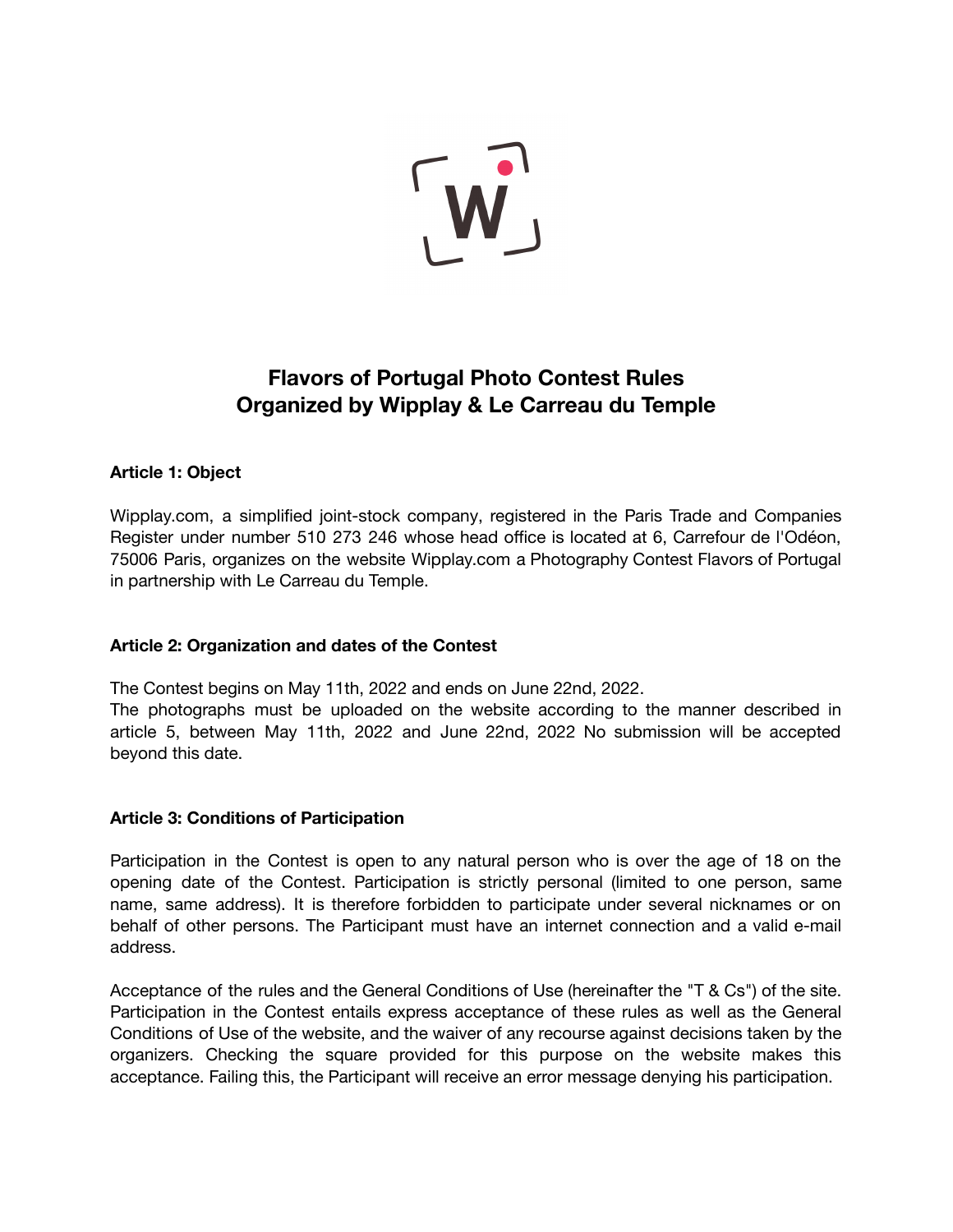In the event of suspected or proven fraud, of direct or indirect violation of these Contest rules by a Participant, the organizers may exclude said Participant without any prior notice or justification without him being able to claim anything.

Any entry that is incomplete, illegible, sent after the deadline or in any other form will be considered void. Mail-in entries are excluded. Participation in the Contest is exclusively by electronic means via the website Wipplay.com.

People wishing to participate in the Contest must first create a free account on the website wipplay.com.

The number of photographs participating in the Flavors of Portugal Contest is unlimited.

# **Article 4: Intellectual property**

# **4.1. Guarantee**

The participants declare and guarantee to the organizers, upon submission of the first photograph, that they are the authors of all the photographs submitted by them within the framework of the Contest, that all photographs submitted in this context comply with the laws and regulations in force as well as the rights of third parties, and in particular all rights relating to property, intellectual property (trademark law, domain names, copyright, neighboring rights, sui generis right of the database producer, etc.), personality and in particular the right to the name and image of the person (s) or property (s) represented in the photographs and / or attached to the photographs.

The participants declare and guarantee that they hold all the authorizations necessary for the use by the organizers of the photographs, and in particular those emanating from the person (s) represented in the photograph (s), of the owner of the property (s) represented in the photograph (s), of the artist (s) having performed an artistic performance reproduced in the photograph (s) and / or of his beneficiaries, legal representatives and successors in title. Participants guarantee in particular that they have obtained the required authorizations from the legal representatives, specific and explaining the purpose of the use of the photographs in the context of the Contest in the event of reproduction of the image of a minor. In this regard, the participants undertake to justify in writing, to the organizers, and to provide them, at their first request, with a copy of all the writings justifying said authorizations.

The participants guarantee the organizers full and complete enjoyment, free of any servitude, of the rights granted under the terms of the rules. They declare and guarantee that they have not concluded a contract with a third party, which would prevent the publication of the photography (s). They guarantee the organizers against any disturbance or claim, eviction of any kind, and any legal action and in particular any action for infringement or relating to personality rights because of the information provided by them within the framework of the rules.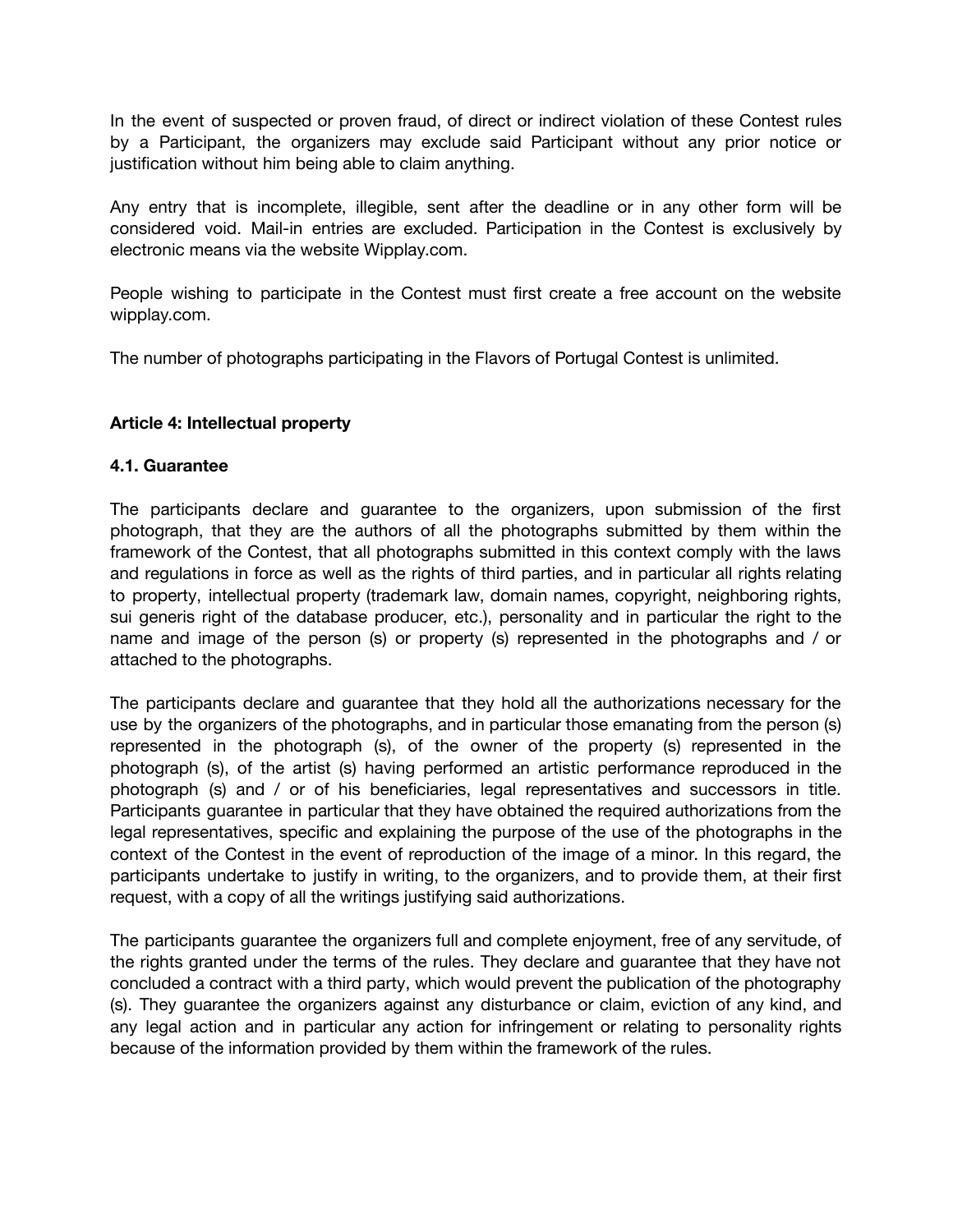# **4.2. Intellectual property of Wipplay.com**

All the brands, logos, texts, icons, domain names, software available on the website, with the exception of creations uploaded by members of Wipplay.com (i.e. contributors), are the exclusive intellectual property of Wipplay.com. Using the services available on the site, participating in the contest does not in any way constitute an authorization to use or acquire a property rights over the objects covered by the intellectual property of Wipplay.com.

# **4.3. Intellectual property of the Participant**

# **4.3.1. Moral rights of the Participant**

In accordance with Article L. 121-1 of the Intellectual Property Code, the Participant enjoys the right to respect for his name, his quality and his work.

#### **4.3.2. Inheritance rights**

#### - Photos participating in the Contest

The Participant is advised that any participation in the Contest entails authorization granted to Wipplay and its partners and sub-operators to disseminate his photo (s) under his name as indicated at the time of submission of his photo (s) to the Contest and in particular:

- Reproduce or cause to be reproduced the photo without limitation of number, in whole or in part, by all means and processes, on all supports and all materials, current or future, known or unknown, and in particular on paper or derivative, plastic, digital, magnetic, electronic or computer, by downloading, videogram, CD-ROM, CD-I, DVD, disks, diskettes, network;

- Represent or have the Photo represented by any current or future, known or unknown means of dissemination and communication, in particular by any on-line telecommunications network, such as the internet, intranet, digital television network, transmission over the air, by satellite, by cable, wap, interactive telematics system, by downloading, teletransmission, telephone networks with or without wire.

This authorization is granted for the sole needs of the Contest, for the sole duration of the competition, namely between May 11th, 2022 and June 22nd, 2022, and for the entire world.

#### - Favorite Images

The image (s) submitted to the Contest can be the subject of a crush from Wipplay during the entire duration of the Contest, namely between May 11th, 2022 and June 22rd, 2022. These favorite pictures may be featured (press or web) for the same period.

As for the favorite images, the duration of the authorization for use provided above for any candidate photo is extended to one year from the date on which the photo was chosen as favorite, for the sole needs of the promotion by the organizers of the Favorite Image and its exhibition during Food Temple Portugal (September 23rd to September 25th of 2022), and for the entire world.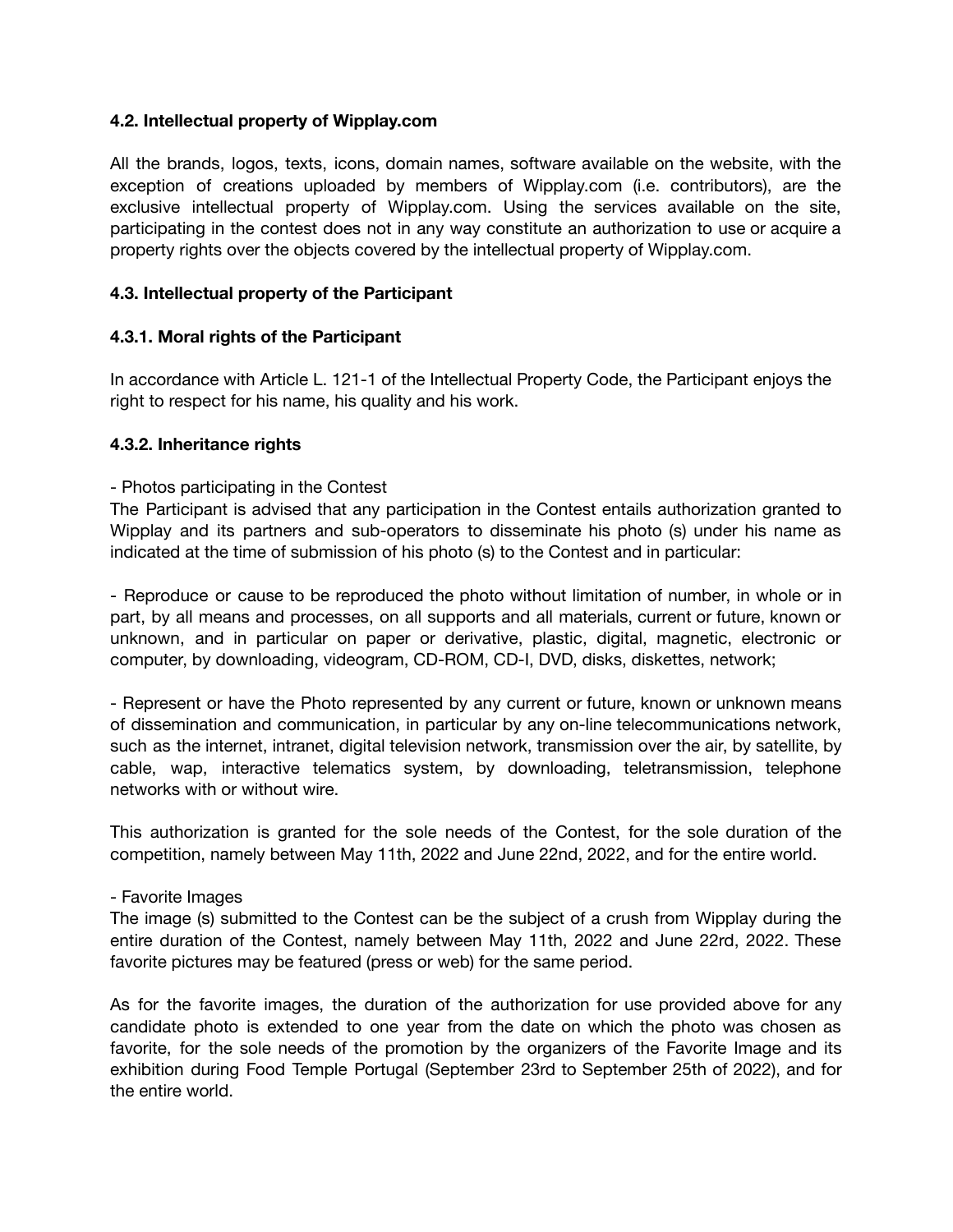### - Award-winning photos

Upon participation, the Participant accepts the possibility that one of his photos will be awarded a prize in this Contest. Consequently, if applicable, the Participant accepts that the duration of the right of use granted for the photos submitted in the context of the Contest shall be extended, for the winning photo, to two years from the announcement of the results of the Contest, for the only purposes of the promotion by the organizers of the award-winning Photo, and its exhibition at Food Temple Portugal (September 23rd to September 25th of 2022), and for the entire world.

-Non-exclusive and free of charge nature of the right of use granted to Wipplay

The organizers' aim is to promote the work of photographers and to allow them to have their work edited, published and / or exhibited for non-commercial purposes. The authorization to reproduce the Photo is in no way exclusive and simply allows the organizers to ensure its distribution legality. It is clearly stated that in no case do the organizers receive any remuneration when the Photo is published.

# - Guarantee of peaceful enjoyment

The Participant guarantees the organizers the full and entire enjoyment, and free of any servitude, of the rights granted under the terms of this contract, and guarantees the Wipplay company against any trouble or claim, eviction of any kind, and any action in counterfeit because of the elements provided by him under this contract.

It is understood that the organizers and partners have no obligation to publish the photos submitted in the Contest and that they cannot be held responsible for this fact.

# **Article 5: Terms and Conditions of Participation**

- Principle of Non-Free. Participation in the Contest is not free of charge as we do not refund the cost of connecting to the site. The photographs must be submitted to the Wipplay.com site, from May 11th, 2022 and June 22nd, 2022.

- No submission will be accepted beyond this deadline.

- Photographs must only be transmitted in digital format on the Site. The authorized formats are jpeg, gif and png.

# **Article 6: Progress of the Contest**

Two types of awards are foreseen:

- The Jury's Prize
- The Public's Prize

The Jury's Prize will be awarded to the 3 best photos (one photo per Participant).

The Public's Prize will be awarded to the 3 photos having received the highest number of votes from internet users on the Wipplay site on which the Photographs will be presented, during the game period.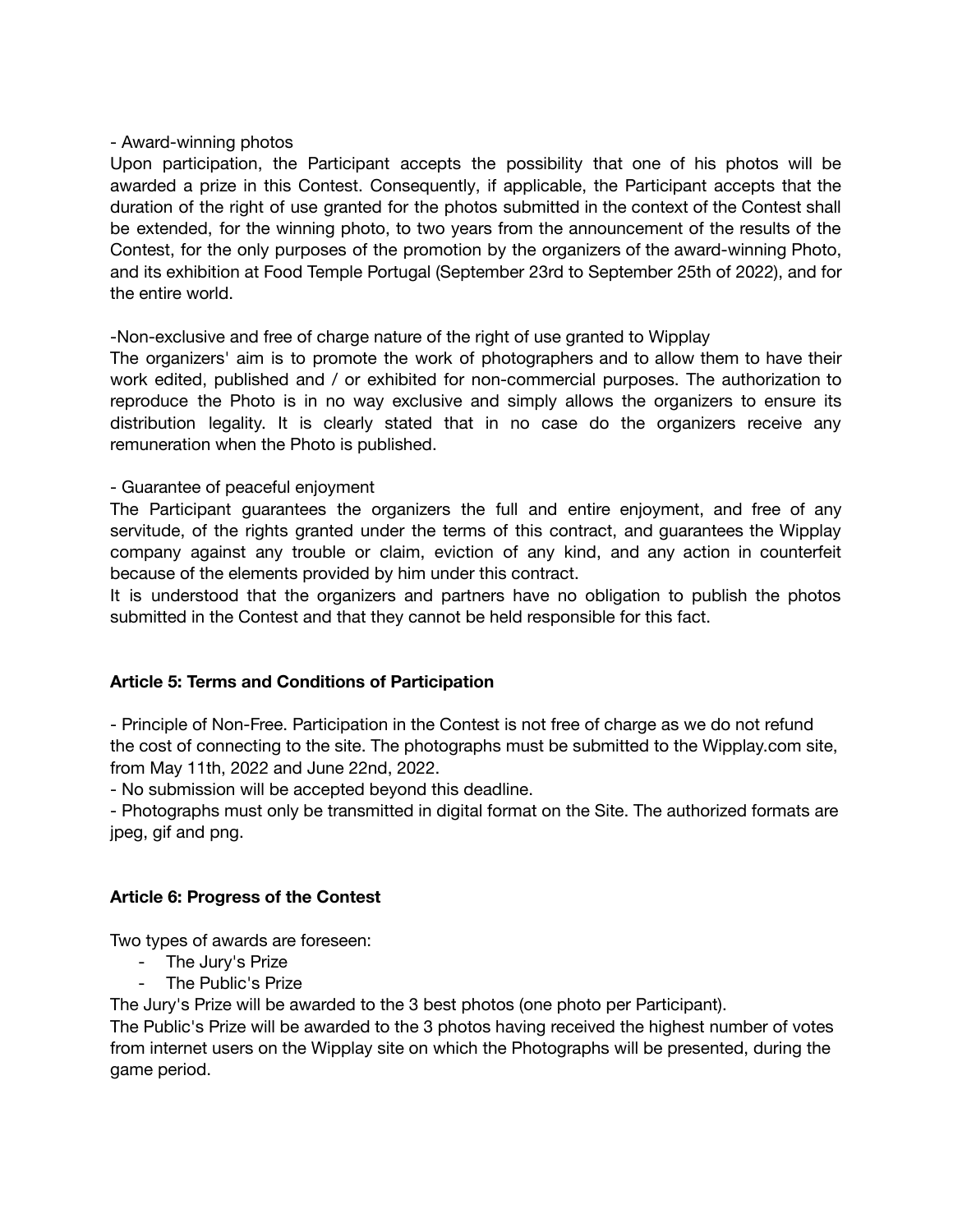It is stipulated that a Participant cannot win the same prize twice.

# **Article 7: Awards**

# **7.1 Jury's Prize**

### Jury 1st Prize

The exhibition of the photograph during Food Temple Portugal, the book Le Carreau du Temple of a value of 35€ and an invitation for two for one of the show of the 2022-2023 season

# Jury 2nd Prize

The exhibition of the photograph during Food Temple Portugal, the book Le Carreau du Temple of a value of 35€ and an invitation for two for one of the show of the 2022-2023 season

#### Jury 3rd Prize

The exhibition of the photograph during Food Temple Portugal, the book Le Carreau du Temple of a value of 35€ and an invitation for two for one of the show of the 2022-2023 season

# **7.2 Public's Prize**

### 1st Prize

The book Le Carreau du Temple of a value of 35 $\epsilon$  and an invitation for two for one of the show of the 2022-2023 season

# 2nd Prize

The book Le Carreau du Temple of a value of  $35 $\epsilon$  and an invitation for two for one of the show$ of the 2022-2023 season

# 3rd Prize

The book Le Carreau du Temple of a value of 35 $\epsilon$  and an invitation for two for one of the show of the 2022-2023 season

# **7.3 Favorite Images**

The Favorite Images will give rise to an exhibition during Food Temple Portugal (September 23rd to September 25th of 2022) at le Carreau du Temple.

# **7.5 Information for winners and award procedures**

The winners will be contacted by e-mail by Wipplay after the Jury's Prize and the Public's Prize deliberation, which will take place between July 24th and July 1st, 2022.

In the case of material goods, the prizes will be sent by post within a maximum period of 6 months following the acceptance of the prize by the winners. Shipments may only be sent in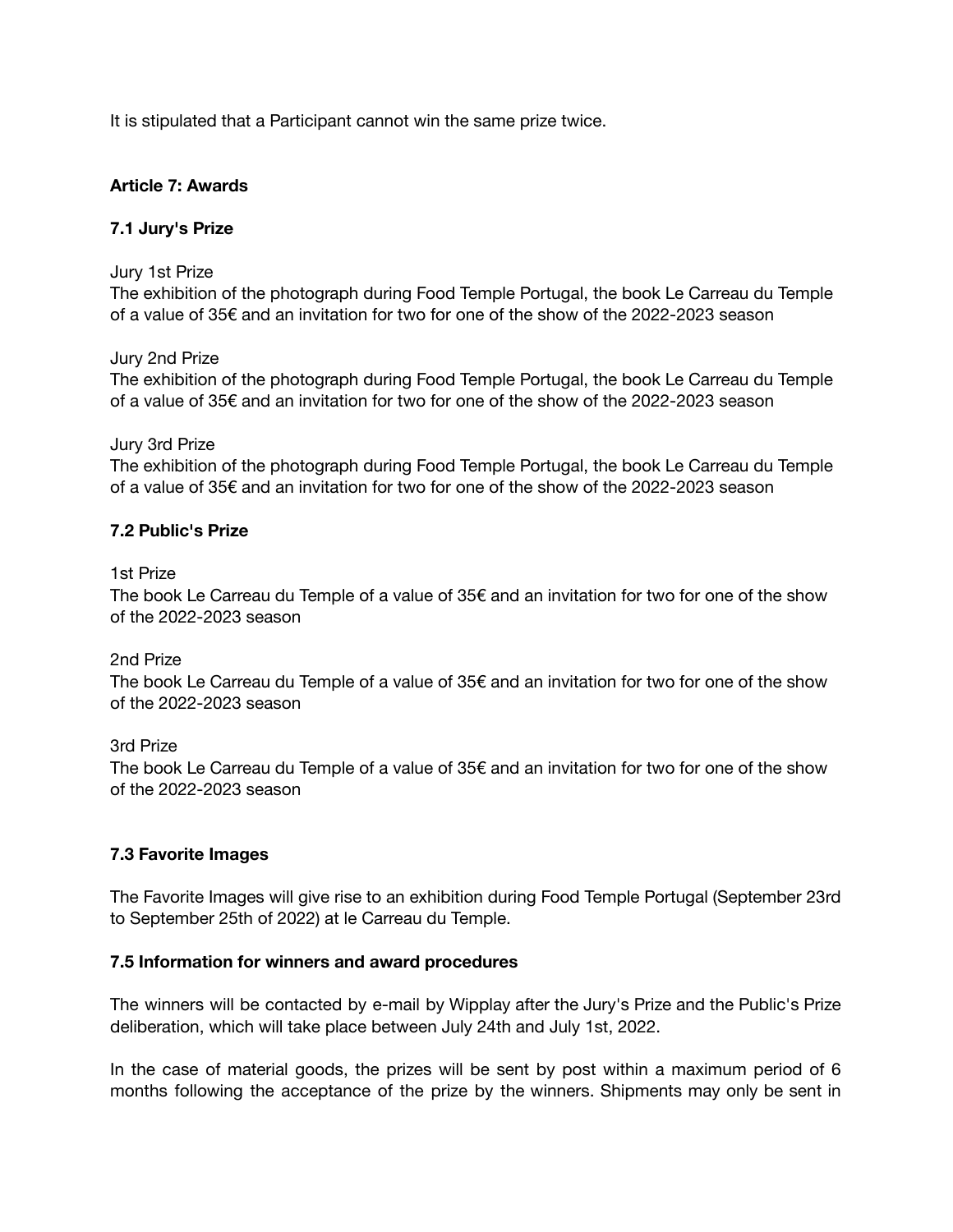Metropolitan France. It is specified that in the case of material goods, the commercial value of the prizes is determined at the time these rules are drawn up and cannot be disputed as to its evaluation.

The organizers reserve the right to replace the prize with products of equal or greater value in the event that the prize is unavailable, without any claim to be made in this respect.

- Conditions of attribution: The prizes thus awarded will not be returned or exchanged for their cash value or for any other gift.

Apple is not a partner or in any way involved in the progress of this contest.

# **Article 8: Liability**

- Responsibility of the organizers

The organizers will take all necessary measures to ensure that these rules are respected, but cannot be held responsible if this Contest should be modified, postponed or canceled, even without notice, for any reason whatsoever.

The organizers reserve the right to interrupt or postpone the Contest at any time and without notice.

In the event of suspected or proven fraud, of direct or indirect violation of these Contest rules by a Participant, the organizers may exclude said Participant without any notice or justification without being able to claim anything.

The organizers shall not be liable for damages resulting from the loss of data or images uploaded to the Site. It is the responsibility of the Participants to keep a durable copy of any image transmitted to the Site.

The organizers shall not be liable for damages of any kind caused to the Participant or to any other natural or legal person, and resulting from the production of photographs entered in the Contest.

Likewise, the organizers cannot be held responsible for any difficulties related to the dissemination or teletransmission of data and images.

In case of major force, the organizers reserve the right to cancel, shorten, or suspend the Contest prior to the end of the participation period.

In application of this clause, the winners will not be able to claim any compensation for any direct or indirect damage of any kind suffered during the organization of this Contest.

• Responsibility of the Participant

The Participant assumes full responsibility for the content (design objects, buildings, people, etc.) of the images he submits to the organizing company.

The Participant undertakes to respect the theme of the Contest Land of me.

In any event, the Participant undertakes to propose a photograph or photographs whose image respects the intellectual property rights of third parties and all legislation in force and which are, in general, consistent with public order and good morals.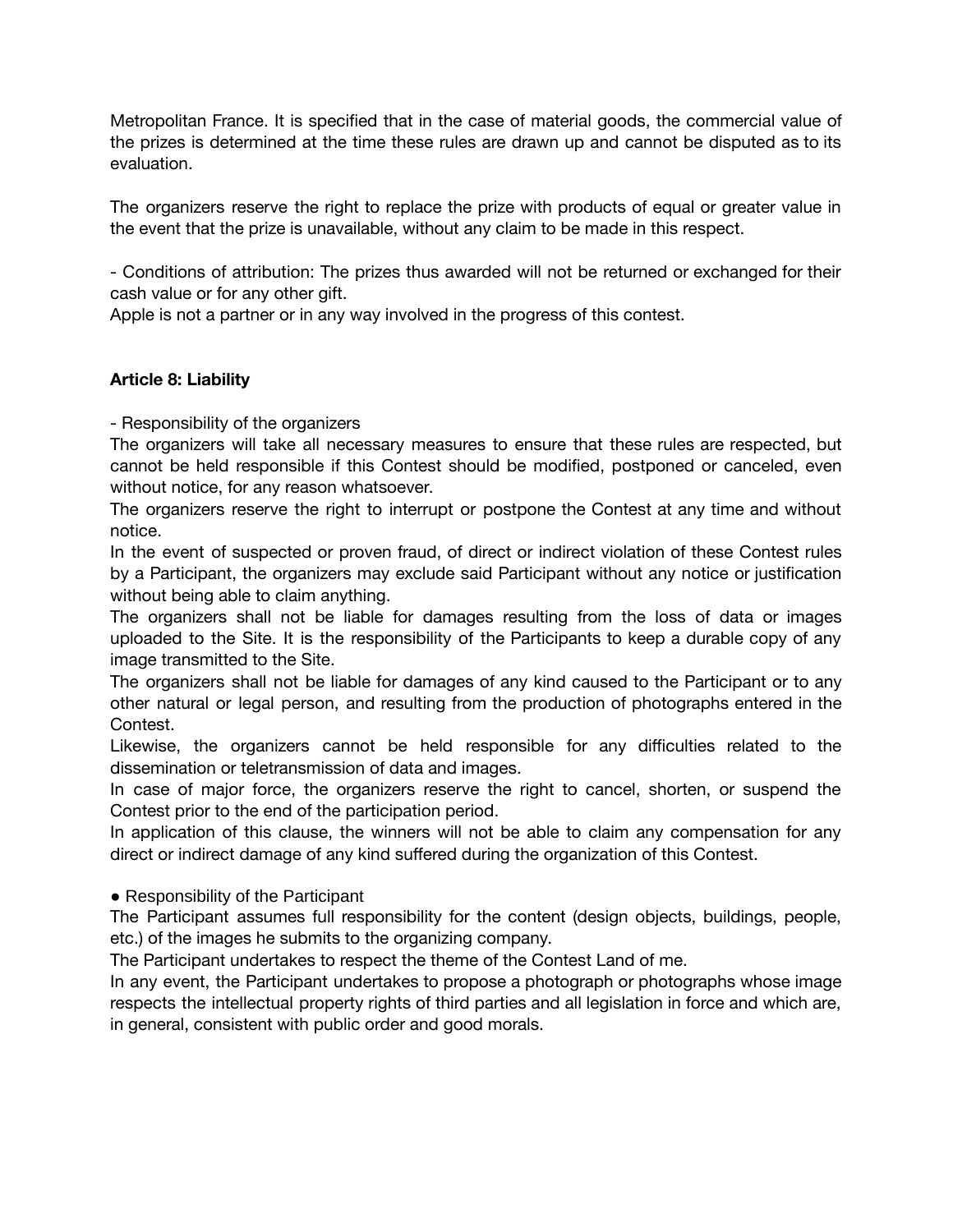In the event of a violation of these rules, the organizers reserve the right to close the account of the Participant without notice, without prejudice to the Company or any third party taking other appropriate action against the Participant.

In any event, the Participant guarantees the organizers against any legal action that may be taken as a result of the Photograph he has created.

# **Article 9: Claim**

Any request or complaint as for the course of the Contest and the methods of attribution of the prizes must be sent to Wipplay.com by registered letter with acknowledgment of delivery, within four months as from the deadline of participation, to the following address:

Flavors of Portugal Contest Wipplay.com 1, Carrefour de l'Odéon 75006 Paris

# **Article 10: Access to the rules**

These Contest rules can be downloaded from the Wipplay.com Site or will be sent to any person who requests them at the following address:

Flavors of Portugal Contest Wipplay.com 1, Carrefour de l'Odéon 75006 Paris No information will be given over the phone.

# **Article 11: Personal data**

The Company complies with Law n° 78-17 of January 6, 1978, relating to data processing, data files and liberties, the European Regulation for the protection of personal data as well as Law n° 2004-575 of June 21, 2004, for confidence in the digital economy.

For more information, please consult the Personal Data Charter accessible at: https://www.wipplay.com/donnees-personnelles and the Cookies Charter accessible at: https://www.wipplay.com / charter-of-cookies.

# **Article 12: Applicable law and jurisdiction**